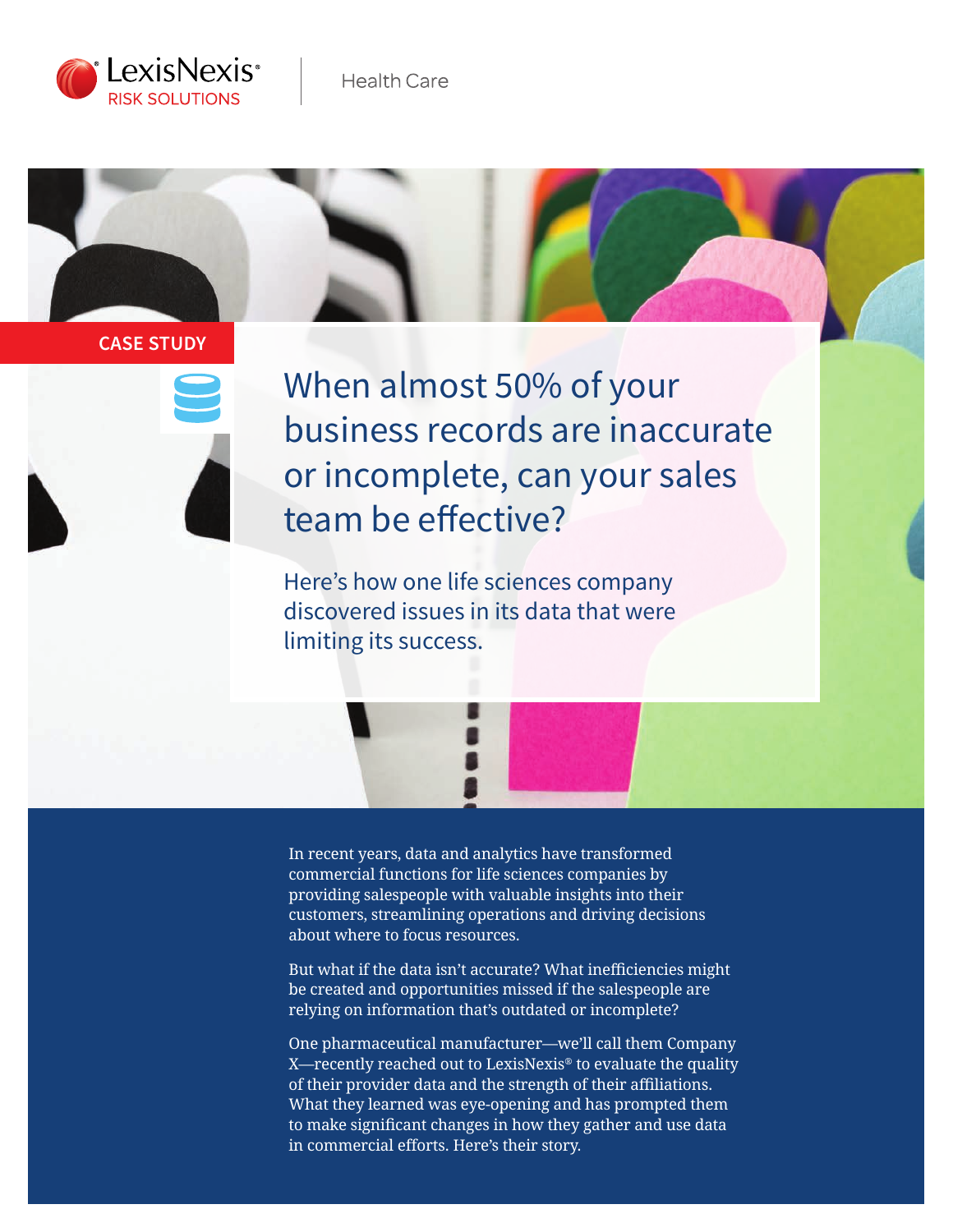## **Challenge: Making contact with providers**

Company X sells a high-end gastroenterology drug therapy. It has a sales force comprised of seasoned representatives who spend their time calling and visiting healthcare providers to educate them about X's drug therapy. These reps rely on the company's database, comprised of data from various internal and external sources, for determining which providers to contact and where to find them.

Over the past year, the sales reps had expressed irritation at having incorrect contact information for many of their providers. The data also had gaps, leaving sales people to fend for themselves in researching the missing information.

One of the sales team's priorities was validating the affiliation between healthcare providers (HCPs) and healthcare organizations (HCOs). Without accurate data on those connections, the sales reps couldn't determine which HCPs might be able to influence decision making of the HCO and also other HCPs affiliated with that HCO. When sales reps can't identify valuable targets, they can't optimize their outreach.

# When sales reps can't identify valuable targets, they can't optimize their outreach.

## **Solution: Revelations from a data quality health check**

Company X contacted LexisNexis, which recommended a data quality health check (DQHC). That DQHC revealed three key findings:

#### **1. Many people in the database shouldn't be there**

For the sales rep, these extra people represent noise. Ancillary database records take away focus and result in wasted efforts, time that could be spent on other prospects. This issue is exacerbated by the fact that less than half of HCPs are willing to meet with sales representatives $^{\rm l}$ , and those that do meet with reps may only allow 2-4 minutes of their time.<sup>2</sup>

**Company X had a call list of over 62,000 providers. Of those, LexisNexis determined that nearly 10% had bad attributes—and therefore shouldn't be on the call list. Of that 10%, most fell into one of the following categories:**

- **• Inactive practitioners 3,277**
- **• Deceased practitioners 1,045**
- **• Duplicate records 267**
- **• Practitioners with outstanding sanctions 761**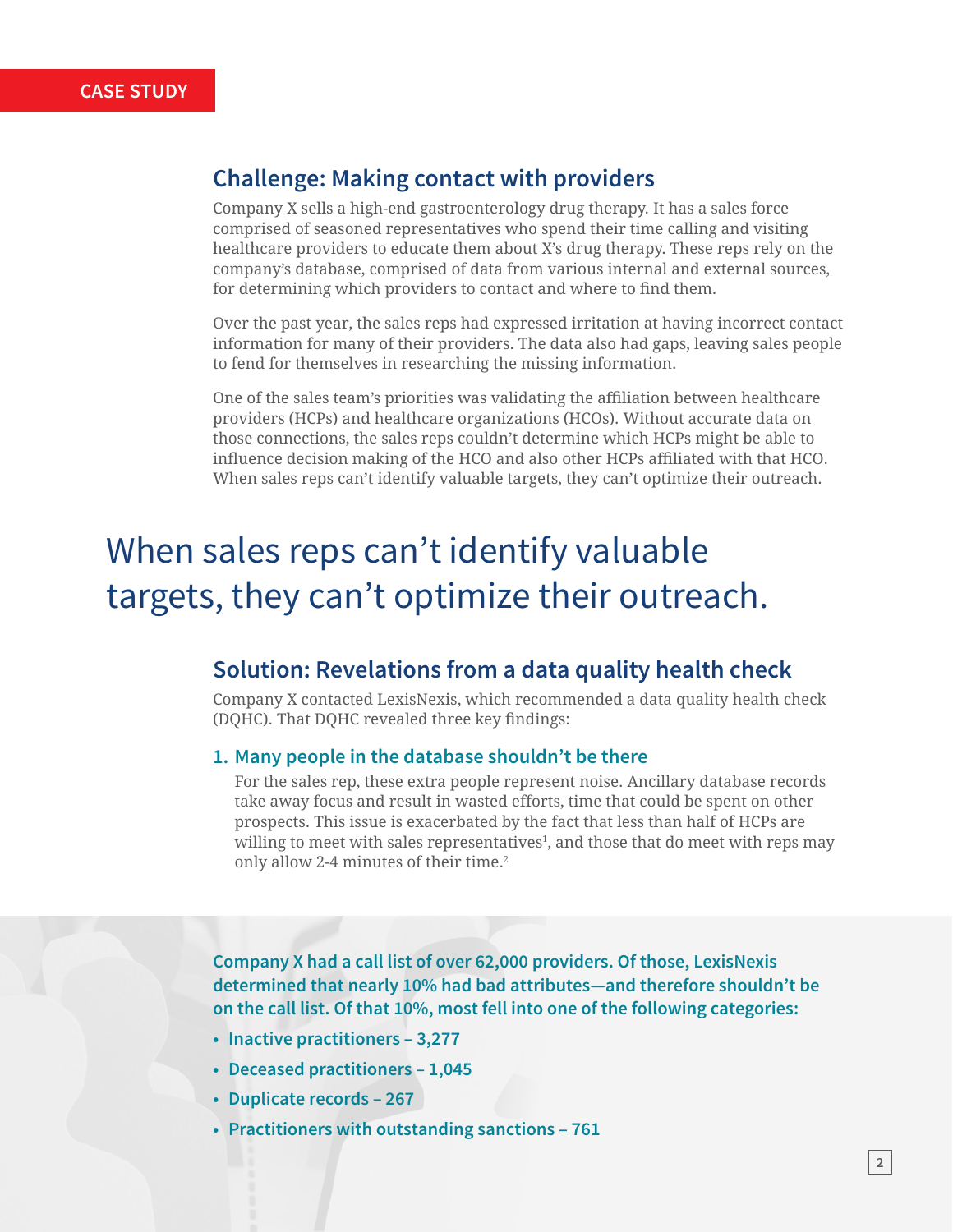#### **2. Many providers who should be in the database weren't there**

LexisNexis found 19,834 HCPs who, according to LexisNexis claims data which determines the strength of how an HCP is performing at a given facility, were in Company X's "sweet spot." These were prospects that weren't on Company X's call list, essentially missed opportunities.

Even though Company X was doing its own data modeling—taking full datasets and breaking them into deciles based on claims data—they were missing targets. Using LexisNexis data on HCPs and HCOs and working with Company X's data governance team, LexisNexis was able to uncover potential targets previously unknown, more than 1,500 targets in the top 4 deciles.

### **3. Nearly 50% of the providers in the database had incorrect or incomplete records**

More than 29,448 providers had inaccuracies in their listing, such as a wrong telephone number or were missing essential information.

**Life sciences companies continue to allocate most (88%) of their total sales and promotion**  budget to their sales force.<sup>3</sup> And sales reps make on average seven HCP visits per day.<sup>4</sup> **If provider information is erroneous, wasted time and resources can quickly add up.** 

## **Result: Recommendations for improving data quality**

Based on its findings, LexisNexis proposed the following for Company X:



 **Cleanse the data** – Using its Provider Data MasterFile™, a master referential database with over 8.5 million healthcare providers, LexisNexis would standardize and cleanse the data. It would delete inactive and deceased practitioners, eliminate duplicate records, flag practitioners with outstanding sanctions and identify anyone on the list who was not a physician. For example, LexisNexis could validate NPIs for 7,645 records and validate affiliations for all targets for Company X.



 **Enhance the data** – With its Provider Data Enhancements™, LexisNexis would fill in information gaps and augment existing profiles with additional data points. Up to 40% could be enhanced with address information, such as rank 1 address, thereby increasing quality and effectiveness for Company X. Their database would then be accurate, current and complete.



 **Maintain the data** – In one year, information on healthcare providers can change by as much as 25%.5 The accuracy of Company X's database would again erode if it wasn't routinely checked. Therefore, after the initial enhancement delivery to clean Company X's data and align with its data science, machine learning, data governance and scoring practices, LexisNexis recommended quarterly updates that would sustain data quality. Additionally, LexisNexis offered data governance and data stewardship support to help keep bad data out.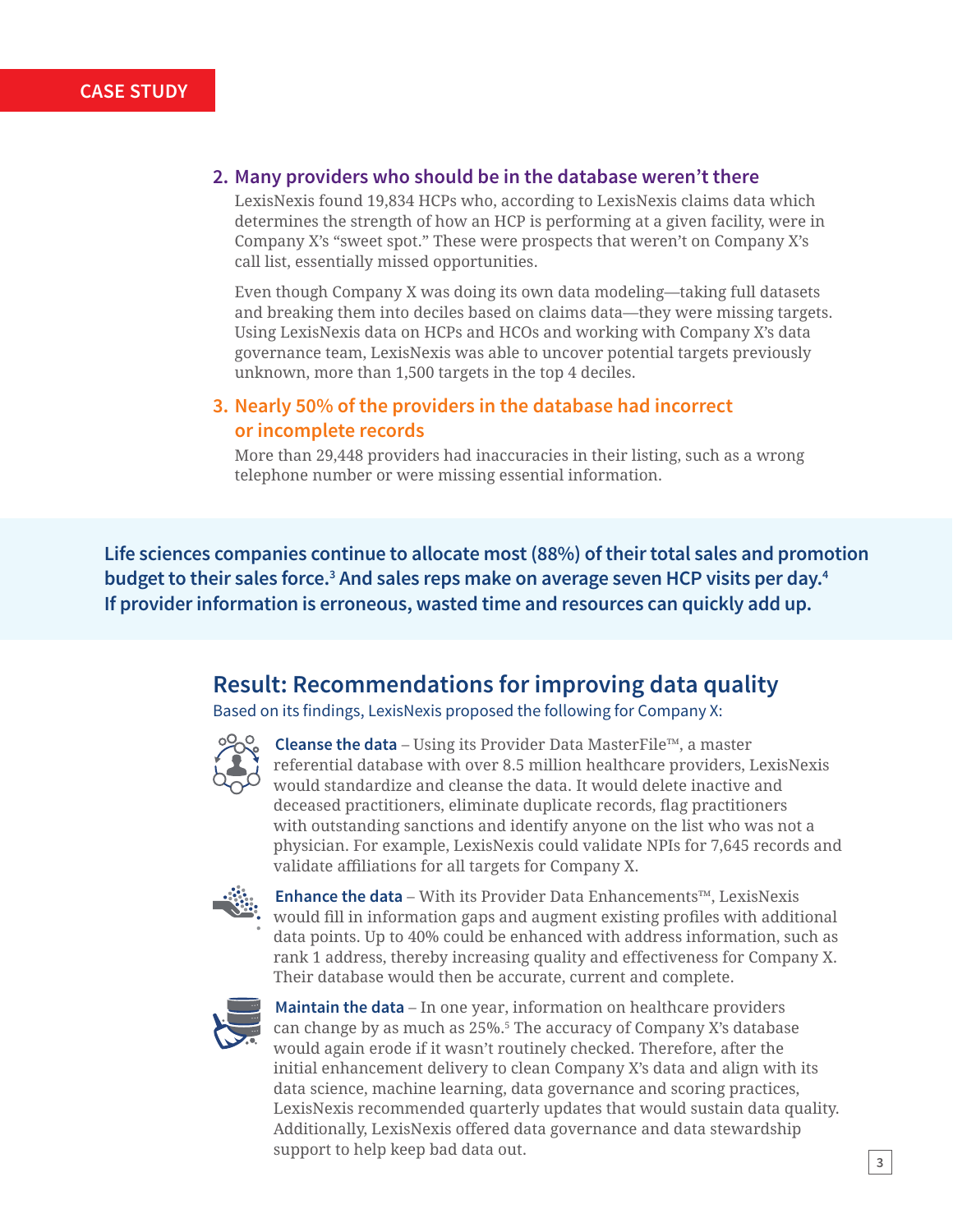

 **Leverage new data** – LexisNexis found providers who weren't in the Company X database yet and were good prospects for its drug therapy. Adding these providers would give sales reps new targets that could ultimately increase sales and market share.

For Company X, a universe of more than 322,000 targets exists in LexisNexis data. By working with Company X and reviewing target specialties and practitioner types, LexisNexis found more than 1,500 targets in the top 4 deciles and many more in the other 6 decile groupings. In the top 4 it represented more than a 30% increase in targets!



 **Analyze the data** – Using advanced analytics, LexisNexis could help Company X uncover hidden markets or find additional practitioners whose patients might be a fit for its drugs. The opportunity to reach a broader provider population could be a significant competitive edge.

Understanding strength of affiliations is key to finding high-value targets by analyzing LexisNexis HCP, HCO and claims data. That claims database connects HCPs to HCOs with a high degree of accuracy. It contains all the right HCPs in the right locations and reveals the strength of those connections via claims, defining actual workload and location. With this holistic view of specialties (HCPs), and settings (HCOs), the results translate to more opportunities.

With enhanced data and the power of analytics, Company X can benefit from data-driven commercial insights. It will be able to improve efficiencies, allocate resources and target customers with increased precision.

## **How's your data?**

The life sciences industry has become increasingly data driven in recent years, and this trend is unlikely to abate. But many businesses in this sector face the same challenges as Company X. Those that develop a successful data governance strategy now, with the right data provider and processes in place, will be the ones best positioned for future growth.

Is your company overdue for a data quality health check? What might you learn that could translate into sales and revenue? Contact LexisNexis to explore the exciting possibilities!